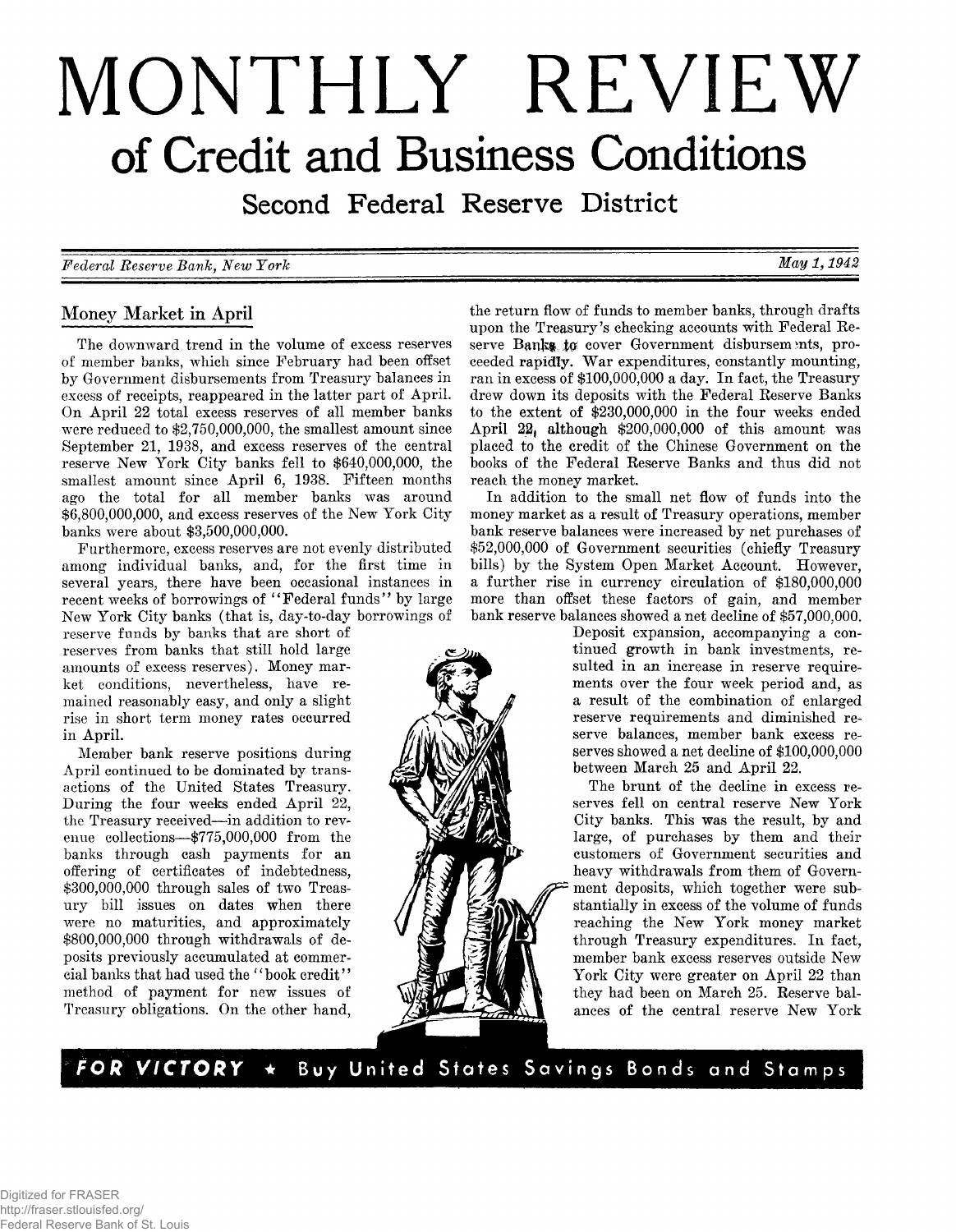

**City banks declined \$240,000,000 during the four weeks and their excess reserves dropped an equivalent amount. These banks, as a group, gained reserves through an inflow of funds from other parts of the country to New York, as well as through disbursements from foreign accounts with the Reserve Banks and purchases of Government securities by the System Open Market Account. But Treasury withdrawals from the New York banks were unusually heavy. Certificates of indebtedness were allotted in the Second District to the extent of \$833,000,000, and cash payments for them withdrew over \$300,000,000 from the New York money market. In addition, sales of Treasury bills in New York exceeded maturities here by nearly \$300,000,000, largely because holdings of such bills in Chicago over the Cook County tax date were not replaced by purchases of new issues after April 1. Withdrawals from " special depositaries" in New York— from bank deposits accumulated to the credit of the United States Treasury through past purchases of Government obligations that were paid for by the " book credit" method— were in the neighborhood of \$550,000,000.**

**With member bank excess reserves at reduced levels, there are indications that banks are tending to utilize the " book credit" method of payment to an increasing extent in acquiring newly-offered Government securities. For example, on the April 15 offering of certificates of indebtedness, 59 per cent of allotments in the Second Federal Reserve District were paid for by " book credits" ; outside the Second District, where bank reserve positions were generally easier, payments through " book credit" amounted to 35 per cent of allotments.**

**Treasury special deposits with commercial banks on account of sales of Government securities, currently running at around \$2,000,000,000, provide a " backlog" of funds on which the Treasury can draw for meeting current expenditures between dates of major financing operations. To the extent that withdrawals from these accounts are matched by current expenditures of the Treasury, bank reserve positions, in the aggregate, are unaffected. Likewise, member bank reserve balances are unaffected when Government securities are bought and paid for by the " book credit" method, although reserve requirements do tend to increase (and excess reserves** **tend to be diminished) as a result of the accompanying expansion of total bank deposits.**

## GOVERNMENT SECURITIES

**April was marked by the offering of \$1,500,000,000 one-half per cent Treasury certificates of indebtedness, the first time that securities of this type have been available to investors in eight years. Certificates of indebtedness were first used by the United States Treasury in 1917, and during the period April 25, 1917-October 31, 1919 about \$25,000,000,000 of such securities (exclusive of certain special issues) were sold. These securities were then employed as a supplement to the Liberty Loans and taxation in financing the war and as an aid in stabilizing money market conditions, their maturities being geared to the dates of payments for Liberty bonds and dates when income taxes came due. The amount outstanding at any one time fluctuated widely; a peak of more than \$6,000,000,000 was reached shortly before sale of the Victory notes in May, 1919. The Treasury continued to utilize certificates of indebtedness in its financing until 1934 when Treasury bills, first issued in December, 1929, became the sole medium of market financing by the Treasury for periods up to a year.**

**Certificates of indebtedness, unlike Treasury bills which are sold on a discount basis, carry coupons. Their maturity cannot exceed one year from date of issuance. The issue offered during April was dated April 15, to mature November 1, 1942. Despite the absence of offerings of this type for eight years, and resultant unfamiliarity with them, the certificates were well received, subscriptions totaling \$3,062,000,000. Subscriptions of \$25,000 or less, which totaled about \$66,000,000, were allotted in full; 48 per cent allotments were made on the larger subscriptions. Of the \$1,500,000,000 allotted, \$270,000,000 went to New York City banks, \$80,000,000 to Chicago banks, \$250,000,000 to weekly reporting member banks elsewhere, and \$900,000,000 to others, including banks outside the weekly reporting group, insurance companies and other corporations, and private investors. Market quotations immediately rose to a slight premium and subsequently fluctuated only slightly, the yield at the end of the month being 0.49 per cent bid; trading has been inactive.**

**After fluctuating within a narrow range during the first half of April, prices of Treasury bonds moved somewhat lower after the 18th to levels prevailing in the early part of March. Near the end of April the average yields on long term Treasury bonds were 2.06 per cent for the partially tax exempt bonds and 2.38 for the taxable issues. The average yields were 2.02 per cent and 2.33 per cent, respectively, on March 31.**

**Prices of Treasury notes also eased slightly, and the average yield on three to five year taxable Treasury notes rose from 0.94 per cent on March 31 to 1.03 per cent on April 28, the highest level since December 27, 1941. The yield on the tax exempt** *%* **per cent Treasury note due March 15, 1945 moved irregularly in a limited range; near the end of the month the yield was 0.44 per cent.**

**Accepted bids on the five weekly issues of Treasury bills during April were tendered on average interest bases rising from 0.221 per cent on the April 1 issue to 0.335 per cent, the highest rate since the October 20, 1937 issue (which was \$50,000,000 of 273 day bills), on the**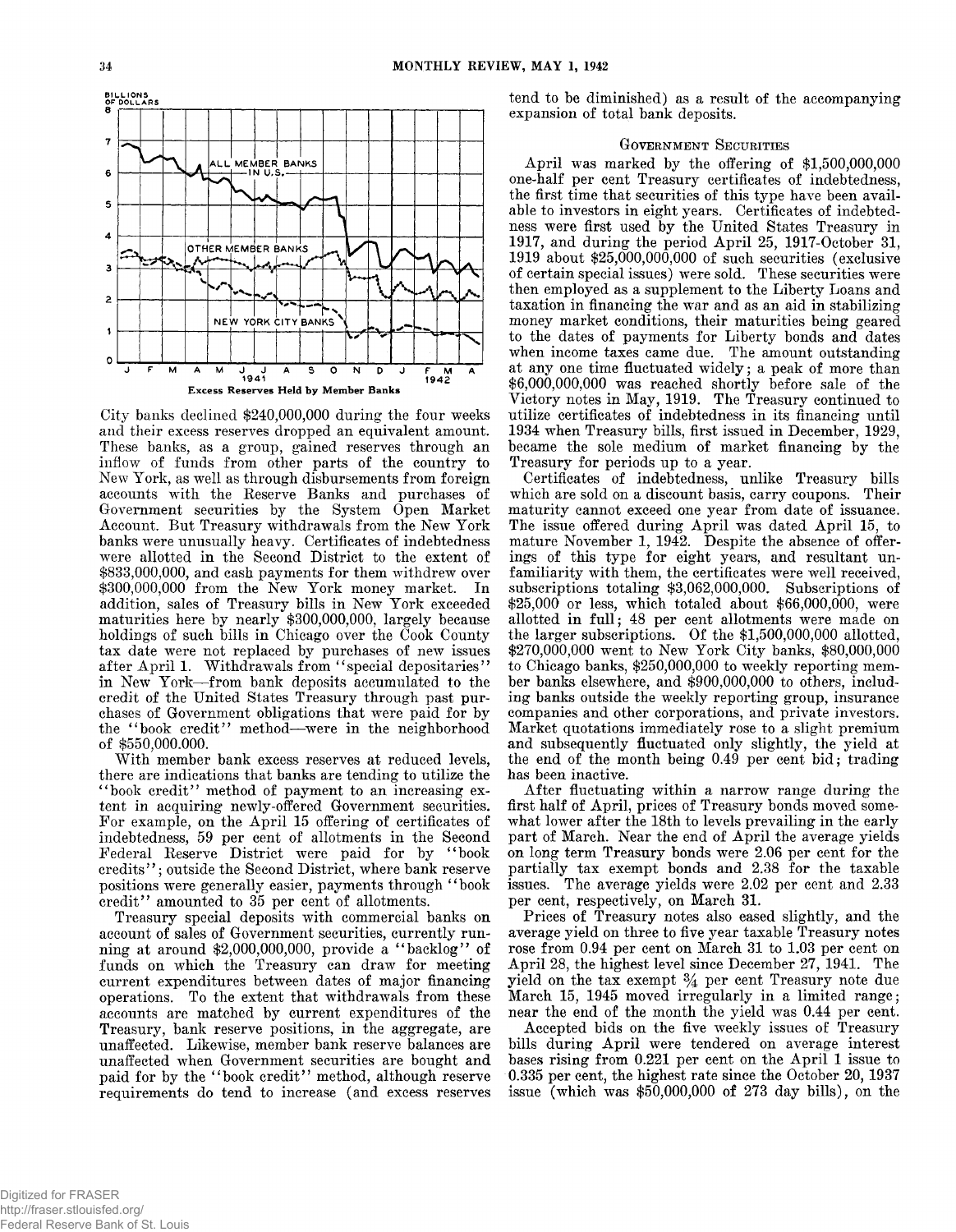**April 29 issue. Each of the five issues was in the amount of \$150,000,000, and, since only \$450,000,000 of Treasury bills matured during April, a total of \$300,000,000 of " new money' ' was put at the Treasury's disposal from this source. The April 1 issue was of 78 day term and the issue of the 8th of 72 day term; these issues consequently will mature during the next quarterly income tax collection period in June. The three later Treasury bill issues in April were of 91 day term.**

**The advance during April in the average interest rate at which new issues of Treasury bills were taken up is explained in part by the passing of the April 1 tax date in Chicago and the accompanying drop in demand for Treasury bills in that district. As another factor, the sale of the \$1,500,000,000 Treasury certificates of indebtedness contributed substantially toward filling the demand for short term investments, which might otherwise have sought Treasury bills. The System Open Market Account exercised a stabilizing influence on the Treasury bill market in the latter part of April by net purchases of \$89,000,000, which represented absorption of the floating supply.**

**Money Rates in New York**

|                                                                                              |                 | Apr. 30, 1941   Mar. 31, 1942   Apr. 29, 1942 |                                    |
|----------------------------------------------------------------------------------------------|-----------------|-----------------------------------------------|------------------------------------|
| Stock Exchange call $\log n$ s                                                               |                 |                                               |                                    |
| Stock Exchange 90 day $\{0, 1, \ldots, \ldots\}$<br>Prime commercial paper—4 to 6 months     | $*1\frac{1}{4}$ |                                               |                                    |
| Bills-90 day unindorsed $\ldots$                                                             | $\frac{1}{2}$ % | $\frac{1}{2}$                                 | $*1\frac{1}{2}$<br>$*2\frac{1}{2}$ |
| Yield on % per cent Treasury note due                                                        |                 |                                               |                                    |
| March 15, 1945 $(\text{tax\,exempt}) \dots \dots$<br>Average yield on taxable Treasury notes | 0.53            | 0.43                                          | 0.44                               |
|                                                                                              | 0.73            | 0.94                                          | 1.03                               |
| Average yield on tax exempt Treasury                                                         |                 |                                               |                                    |
| bonds (not callable within 12 years)<br>Average yield on taxable Treasury bonds!             | 2.00            | 2.02                                          | 2.06                               |
| $(not$ callable within 12 years)                                                             |                 | 2.33                                          | 2.38                               |
| Average rate on latest Treasury bill sale                                                    | 0.097           | $0.203 +$                                     | 0.335                              |
| 91 day issue<br>Federal Reserve Bank of New York dis-                                        |                 |                                               |                                    |
| count rate $\dots \dots \dots \dots \dots \dots \dots \dots$                                 |                 |                                               |                                    |
| Federal Reserve Bank of New York buy-<br>ing rate for 90 day indorsed bills                  | ⅓               | ⅓                                             | ⅓                                  |

**\* Nominal. f 83 day issue.**

### MEMBER BANK CREDIT

**During the four weeks ended April 22, total loans and investments of the weekly reporting member banks increased \$612,000,000 further to \$31,393,000,000. The rise was concentrated entirely in investments and was accounted for principally by purchases by these banks of the new certificates of indebtedness; the volume of outstanding loans, in fact, showed a reduction of \$160,000,000 over this period.**

**Treasury bill holdings of the weekly reporting member banks declined \$243,000,000 in the week ended April 1, despite an increase of \$150,000,000 during that week in the amount of outstanding Treasury bills, owing to a temporary demand on the part of corporations and individuals for tax avoidance purposes in the Chicago District. Bill holdings of the weekly reporting group rose \$365,000,000 in the following week, however, as banks, particularly those in Chicago, reacquired bills from other investors or were allotted portions of the \$150,000,000 of " new money" bills issued by the Treasury during the week. For the entire four week period, bill holdings increased \$180,000,000, Treasury bonds and notes were \$37,000,000 higher, and acquisitions of certificates of indebtedness amounted to \$609,000,000, while obligations guaranteed by the United States, together with holdings** **of other securities, declined \$54,000,000. The volume of commercial, industrial, and agricultural loans, which had reached a peak of \$7,035,000,000 on March 18, receded \$134,000,000 further to \$6,874,000,000 during the four weeks ended April 22.**

**Adjusted demand deposits, following the decline in the previous month attributable to withdrawals for payment of income taxes, showed a net rise of \$571,000,000 between March 25 and April 22 for the weekly reporting banks as a whole, although for New York City banks there was a decline of \$19,000,000.**

## **Security Markets**

**Unfavorable foreign news and domestic uncertainties affected the stock market adversely during April. The Standard 90 stock price index continued downward in a movement now extending over almost four months. On April 28 the index was 18 per cent below the 1942 high and at the lowest level in nine years. The net decline for April amounted to about 4 per cent. Trading on the New York Stock Exchange continued to be light.**

**Steadiness in domestic corporate bond prices again contrasted with declining stock quotations in April. The average price of high grade corporate bonds, measured by the Aaa index of Moody's Investors Service, showed little change in level during the month. The Aaa bonds at the end of April averaged about % of a point below the 1942 high. Medium grade corporate bonds, classified as Baa by Moody's, likewise moved within narrow limits. On April 7 the Baa price index equaled the 1941 high set last November. The average price of prime municipal bonds continued to edge upward during the first three weeks of April but weakened following the President's recommendation in his recent message to Congress that interest on such issues should be made subject at least to surtaxes. Standard's average yield on prime municipal bonds stood at 2.46 per cent on April 29, in comparison with 2.52 on March 25, 1942.**

**Following news toward the end of the month that gasoline rationing will be imposed during May in many Eastern States, highway, bridge, and port authority bonds were subjected to severe pressure.**

# **R evised Budget Estim ates**

**Revised budget estimates for the current and next fiscal year, issued April 24 by the Bureau of the Budget, reflect the expansion in the scope of the war program which has occurred since the previous forecasts were submitted to the Congress by the President last January. War expenditures (now running at an annual rate of close to \$40,000,000,000) are now expected to reach \$28,000,000,000 for the current fiscal year ending June 30, as against the earlier estimate of \$26,000,000,000; and for the year ending June 30, 1943, the estimate of expenditures under this classification has been revised to \$70,000,000,000, an amount 25 per cent greater than the \$55,800,000,000 forecast in January. No revisions were made in the estimates for other expenditures, which are expected to amount to \$6,600,000,000 this fiscal year and \$6,100,000,000 in the following year. Estimates of net receipts (without giving effect to additional tax proposals now before Congress) were raised**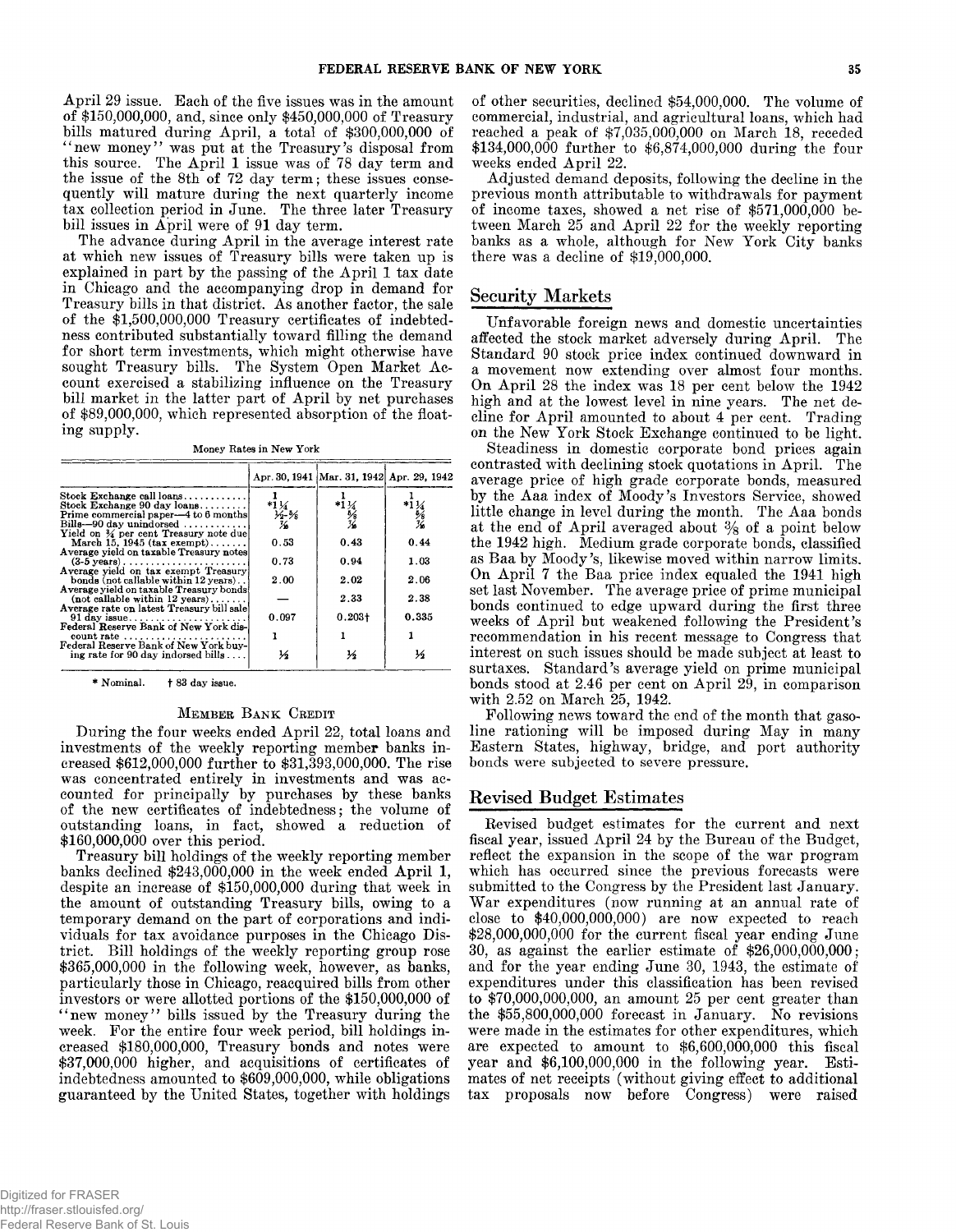

**slightly to \$12,700,000,000 for the current year and \$16,900,000,000 for the next fiscal year.**

**The growing magnitude of the war program will, of course, involve an increasing volume of Treasury financing. Secretary of the Treasury Morgenthau announced April 27 that the Treasury would borrow in the open market \$2,000,000,000 in May and another \$2,000,000,000 in June.**

## **War Savings Bonds**

**Incomplete data based upon the Daily Statement of the United States Treasury of April 27 indicate that aggregate sales of United States Savings Bonds for the country as a whole declined slightly from March to April, but were close to the \$529,000,000 figure for December, 1941, and continued to run substantially ahead of the rate prevailing prior to this country's entrance into the war. Defense Savings Bonds— presently to be called** *W ar* **Savings Bonds— have now been on sale for a full year, during which time a total of approximately \$5,400,000,000 has been sold.**

**In the Second Federal Reserve District, total sales of all series of Savings Bonds, by agencies other than post offices, amounted to approximately \$100,000,000 during April. This volume was less than in the preceding four months, but prior to that period was exceeded only in May, 1941, the month when Defense Savings Bonds first went on sale. Sales of the Series E bonds accounted for about \$50,000,000 of the Second District total for April, or close to the amount sold in March.**

**Among the factors responsible for the recent decline in sales may be mentioned the waning of the type of buying which in recent months led some persons to withdraw deposits from savings institutions for investment in Savings Bonds; uncertainties with respect to personal budgets for the coming year caused by rising prices and taxes; and perhaps a tendency for some to delay enlarged purchases until the start of the Treasury's intensified campaign. As the program for financing the war and avoiding inflation unfolds, these influences should be overcome and a renewed expansion in sales should set in. Secretary Morgenthau has reported that 59,000**

**plants, employing about 20,000,000 persons, have adopted voluntary payroll deduction plans. In New York State alone, over 9,000 firms, employing about 4,600,000 persons, are participating. As the program develops, more and more emphasis will be needed on increasing rates of subscription out of current income, indeed to a point where genuine and general self-sacrifice is involved.**

**In the Treasury's campaign— just now being launched — the public is urged to set aside at least 10 per cent of income for the purchase of War Savings Bonds. National, State, and county quotas have been prepared, the aim of which is to effect sales by midsummer of about \$1,000,000,000 a month, or more than double the average monthly rate during the first year these bonds were on sale.**

**The goal for New York State has been set at \$125,000,000 for the month of May. This represents about 21 per cent of the National quota of \$600,000,000 for May, or approximately the same ratio as obtained during the period July, 1941, through January, 1942, when New York State sales averaged \$93,000,000 a month and country-wide sales \$438,000,000. Quotas for subsequent months are to be higher.**

**On April 6, the Treasury Department announced that henceforward Defense Savings Bonds and Stamps would be known as War Savings Bonds and Stamps. For a few months, however, until present supplies are ex**hausted, new bonds sold will bear the word "defense", **but the securities in other respects are identical.**

# **War Contract Financing**

**On April 11, 1942, the Board of Governors of the Federal Reserve System announced the adoption of** Regulation "V" to carry out the President's Execu**tive Order of March 26, 1942, for the purpose of facilitating and expediting the financing of war production. Such purpose will be accomplished by arranging for the financing of contractors, subcontractors, and others engaged in businesses or operations, deemed by the armed services and the United States Maritime Commission to be necessary for the prosecution of the war, even though the amount of credit required might not, under ordinary circumstances, appear to be warranted by the financial condition of the borrowers.**

**Under the Executive Order, the War Department, the Navy Department, and the Maritime Commission are authorized to guarantee commercial banks, Federal Reserve Banks, the Reconstruction Finance Corporation, or other financial institutions against loss on loans made to concerns to finance the performance of war orders.**

**The Board's regulation authorizes the Federal Reserve Banks, acting in accordance with the provisions of the President's Executive Order and the instructions of the three military procurement agencies, to arrange loans and guarantees thereof wherever it is believed that they will contribute to the obtaining of maximum war production expeditiously.**

**To assist in carrying out the provisions of the President's Executive Order and to aid in decentralizing operations under it as fully as possible, the War Department plans to have a liaison officer stationed at each Federal Reserve Bank. Generally speaking the liaison**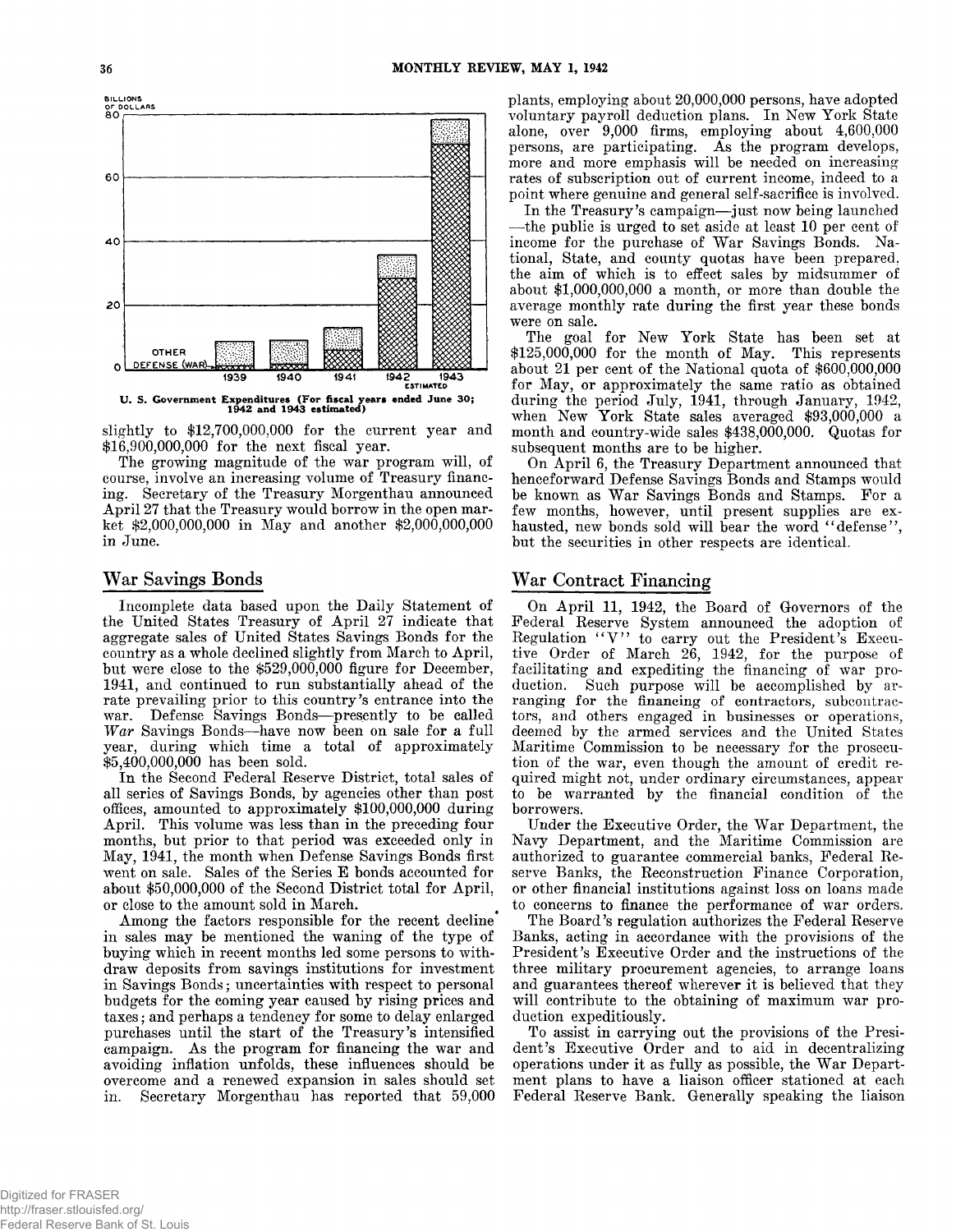**officer will certify to the Reserve Bank that an applicant for financing is qualified from the technical or production standpoint to carry out a contract, subcontract, or order for war supplies or equipment.**

**It is expected that any applicant will first take up his credit needs with his commercial bank or other financing institution. When the necessary credit cannot be arranged by the financing institution without protection against undue risk of loss, the financing institution will apply to the Federal Eeserve Bank for a guarantee of a part or all of the proposed financing. It will be the Reserve Bank's function to analyze the financial aspects of the application and determine the type of financing best suited to meet the situation, and after obtaining certification as to the necessary character of the production involved, to arrange such guarantee as may be required.**

**The Federal Reserve Bank of New York has been designated by the Secretary of the Treasury to act as a fiscal agent of the United States pursuant to the President's Executive Order. The cooperation of all banks, both members and nonmembers of the Federal Reserve System, and of all other financing institutions in the Second Federal Reserve District is requested for the purpose of facilitating the financing of war production.**

**Copies of the President's Executive Order of March 26** and Regulation "V" have been distributed widely and **additional copies are available upon application to this bank or its Buffalo Branch. Inquiries arising in this District regarding this war financing program should be addressed to this bank or its Buffalo Branch.**

# New Financing

**The outstanding event in the market for new corporate security issues during April was the public offering on April 24, at par, of \$100,000,000 American Tobacco Company 20 year 3 per cent debentures, which attracted a substantial demand, especially from institutional investors. This issue was responsible for raising the month's total of corporate and municipal financing, exclusive of short term issues, to \$182,000,000 from what would otherwise have been close to the lowest level reached in almost seven years. Corporate flotations totaled \$118,000,000, of which \$105,000,000 (including \$87,000,000 of the American Tobacco Company issue which will be used to retire bank loans) was classified as new capital.**

**The only other corporate offering worthy of note was \$10,000,000 Union Electric Company of Missouri first mortgage 3% per cent bonds of 1971, priced at 109% to yield 2.87 per cent. As a result of a War Production Board order of April 7, placing certain restrictions on the delivery of new railroad equipment, scheduled offerings of a total of \$15,600,000 of equipment trust certificates by two railroad companies were canceled. Two sizable municipal issues were offered during the month: \$17,500,000 City of Cleveland, Ohio, 3***%* **per cent transportation system revenue bonds, maturing from 1943 to 1962, priced to yield from 1.00 to 3.50 per cent, and \$16,800,000 City of Detroit, Michigan, 2**1**/4, 2%, and 3***y2* **per cent bonds, maturing from 1943 to 1963, priced to yield from 0.60 to 2.70 per cent.**

## **Foreign Exchanges**

**In a foreign exchange market which continued quiet and inactive during April, some improvement was shown in the Canadian dollar, the unofficial discount on which** narrowed  $1\frac{1}{2}$  points to close the month at 11 11/16 per **cent. This gain, which offset most of the previous month's loss, appears to have reflected in large part some demand for Canadian exchange in anticipation of the approaching tourist season. Accompanying a small volume of dealings, which has been typical of trading in all exchanges in recent months, the free rate for the Venezuelan bolivar continued its advance, rising to a new high of around \$0.2870 during the month and thereby extending the appreciation so far this year to approximately eight per cent. The Cuban peso advanced to a premium of about** *y±* **per cent in terms of the dollar during the month, but later returned to about par.**

**With the supply limited, a renewed demand in this market for so-called free Swiss francs was reflected in a rise of nearly two cents to \$0.2700 in the rate for this exchange. This rate compares with \$0.2331, the equivalent of the rate at which Swiss commercial banks will supply Swiss francs against dollars for certain specified purposes.**

# **Production and Trade**

**Further progress toward the attainment of maximum production of war goods was made during April. As a result of the rapid acceleration of the war effort, the President intimated late in April that the war production goals would be raised and the Director of the Budget announced sharp upward revisions of projected war expenditures for the remainder of the present fiscal year and for the fiscal year ending June 30, 1943. The Chairman of the War Production Board stated that the conversion of industry to full war production had proceeded much more rapidly than had been expected and that restrictions on the output of consumers' durable goods would be broadened to include practically the entire field within the next two or three months.**

**Industrial conditions in April were similar to those which characterized recent months. Declining production of consumers' durable goods was again offset by further gains in the output of war materials, with the result that the general level of productive activity remained high. The record rate of steel production reached in March appears to have been maintained in April and the output of bituminous coal continued in large volume. Electric power production was maintained at the high rate of the three preceding months, seasonal factors considered. Incomplete figures indicate a pronounced contraseasonal increase in the movement of bulk freight over the railroads; loadings of merchandise and miscellaneous freight, however, appear to have declined slightly. Owing to continued transportation difficulties, output of crude petroleum was further curtailed in April, when the Texas Railroad Commission issued a proration order shutting down most of the Texas oil wells for 18 days during the month. Additional restrictions were placed on deliveries of gasoline to service stations in the Eastern Seaboard and Pacific Northwest areas.**

**Owing to the present and potential difficulties in ob-**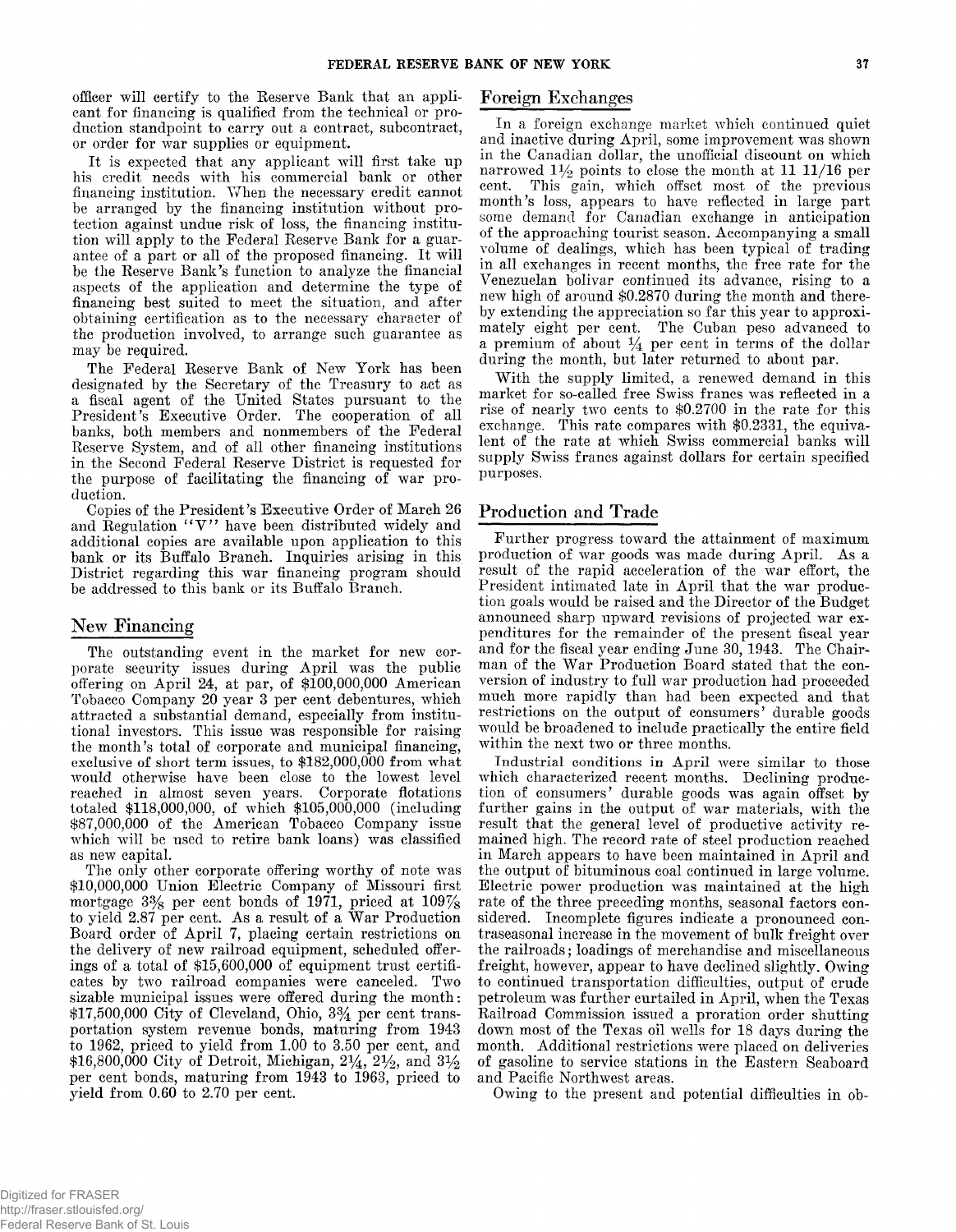

**taining adequate supplies of burlap from India, the W . P. B. on April 20 ordered the cotton textile industry to convert within two months a substantial portion of the looms still making civilian fabrics to the production of materials for bagging and other war uses. According to plans now being worked out, adequate supplies of essential civilian fabrics will be assured and it is expected that total production of cotton goods for all purposes will be increased considerably.**

## **Production and Trade in March**

**In March the seasonally adjusted index of production and trade computed at this bank declined one point further to 111 per cent of estimated long term trend. The figure a year earlier was 105. The decline in the index in March, like that in February, resulted primarily from the fact that retail trade, on the whole, failed to show the usual seasonal increase. Productive activity in general continued at a record level.**

|                                                                                                                                                         | 1941              | 1942              |                                 |                                 |
|---------------------------------------------------------------------------------------------------------------------------------------------------------|-------------------|-------------------|---------------------------------|---------------------------------|
|                                                                                                                                                         | Mar.              | Jan.              | Feb.                            | Mar.                            |
| Indexes of Production and Trade*<br>$(100 =$ estimated long term trend)<br>Index of Production and Trade                                                | 105               | 114               | 112p                            | 111p                            |
| Production                                                                                                                                              | 109               | 120               | 120p                            | 120p                            |
| $Produeers' goods - total \ldots \ldots$<br>$\textbf{Products'}$ durable goods<br>Producers' nondurable $\mathbf{z}$ oods                               | 116<br>119<br>113 | 140<br>151<br>127 | 143p<br>158p<br>126v            | 143p<br>161p<br>123p            |
| $Consumes' goods$ dods $\dots$<br>Consumers' durable $\mathbf{goods} \dots \dots$<br>Consumers' nondurable goods                                        | 101<br>99<br>101  | 97<br>68<br>107   | 93 <sub>v</sub><br>56 p<br>106p | 92p<br>49p<br>106p              |
| Durable goods—total<br>Nondurable goods—total                                                                                                           | 113<br>106        | 127<br>115        | 128p<br>114v                    | 128v<br>113p                    |
| $Primary$ distribution<br>Distribution to consumer<br>$Miseellaneous$ services $\ldots \ldots \ldots \ldots$                                            | 98<br>103<br>101  | 109<br>103<br>111 | 110p<br>96 p<br>113p            | 109 <sub>p</sub><br>91p<br>112p |
| Cost of Living, Bureau of Labor Statistics<br>$(100 = 1935-39 \text{ average}) \dots \dots \dots \dots$                                                 | 101               | 112               | 113                             | 114                             |
| Wage Rates<br>$(100 = 1926 \text{ average}) \dots \dots \dots \dots \dots$                                                                              | 118               | 131               | 131p                            |                                 |
| Velocity of Demand Deposits*<br>$(100 = 1935.39 \text{ average})$<br>$New York City \ldots \ldots \ldots \ldots \ldots \ldots$<br>Outside New York City | 58<br>89          | 63<br>89          | 62<br>90                        | 60<br>90                        |

*p* **Preliminary. \* Ad justed for seasonal variation.**

**The output of war goods mounted higher in March, and conversion of the automobile and other industries formerly producing consumers' durable goods proceeded at a rapid rate. The component index of output of producers' durable goods, which includes important war industries such as steel, aircraft, shipbuilding, and machinery, again advanced, while the index of production of consumers ' durable goods fell further. The sharp divergence between these two types of industrial activity since last summer is portrayed in the accompanying chart.**

**After seasonal adjustments, the output of nondurable goods in the aggregate declined slightly between February and March, reflecting a pronounced curtailment in the production of crude petroleum (owing to transportation difficulties), and some slackening in the rate of cotton consumption from the record attained in February.**

# **C om m odity Prices**

**Anticipation of the early adoption of over-all price ceilings apparently served as a restraining influence upon commodity price advances during most of April, although the general tendency was again toward higher price levels. Failure of selective price fixing policies to check persistent increases in a broad list of wholesale commodity prices, and the resulting impetus given to advances in retail prices and living costs, led to the formulation of a program of more inclusive price control. The Office of Price Administration announced on April 28 a General Maximum Price Regulation, freezing prices of the major items affecting living costs. The new comprehensive program places general ceilings at the highest levels prevailing in March, 1942, not only upon wholesale commodity prices previously uncontrolled but also upon retail prices, and upon certain service charges. The order becomes effective on prices of manufacturers and of wholesalers, May 11; on retail prices, May 18; and on service charges, July 1. Certain items, however, are exempted from control under the new regulations, among which are prices on farm products calling for parity treatment, and food prices subject to wide seasonal variations. Supplementing the general order, ceilings were announced on residential rents in many newly designated areas (including a large number in the Second Federal Reserve District).**

**During April the Office of Price Administration issued a general program of price control over all commodities sold for export, effective April 30, to supersede all previous regulations; maximum prices for certain fuels, machinery, and a number of other items, to supplement the general price freezing order, were announced to become effective during May.**

**According to the Bureau of Labor Statistics comprehensive weekly index, wholesale commodity prices on April 25 reached the highest point since 1928, showing an increase of 7 per cent since we entered the war last December and of 19 per cent from April 26, 1941. The largest price advances over a year earlier were concentrated in raw materials; prices of manufactured products as a whole were about 5 per cent above December 6 and 15 per cent higher than a year earlier. Important in this group of commodities are processed foods and textiles, prices for which have moved sharply upward over the**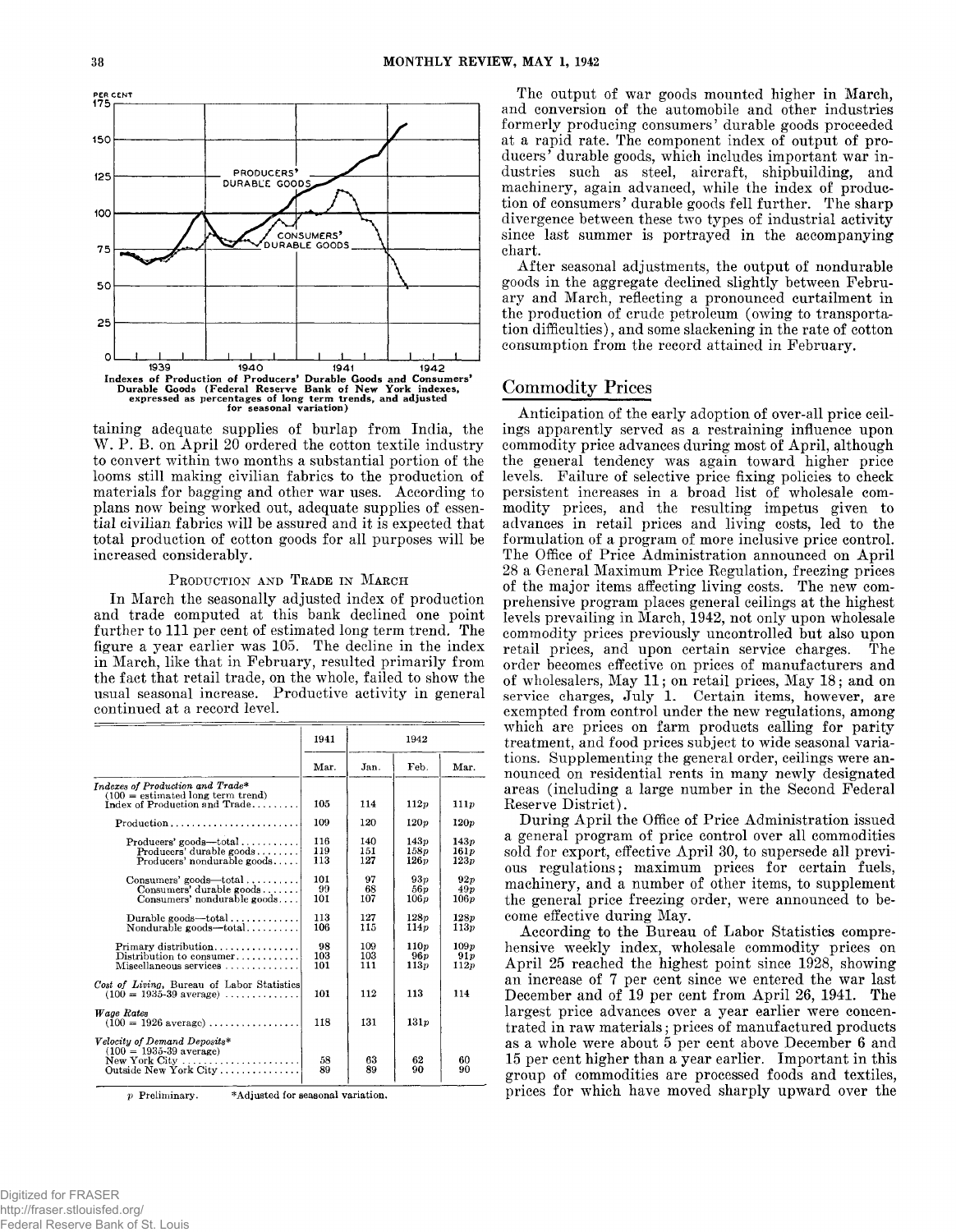

**past twelve months, accompanying advances in the prices of raw materials.**

**In order to make equitable disposition of available supplies of commodities which have become scarce, largely because of transportation difficulties, the O.P.A. during April announced that rationing would become effective in May, covering consumer purchases of sugar and also gasoline to be used in noncommercial passenger cars. Sugar rationing is to be country-wide. The gasoline rationing order applies only in 17 Eastern States and the District of Columbia and, in effect, will result in a further curtailment of the deliveries previously allowed to filling stations in this area.**

# **Employment and Payrolls**

**President Roosevelt, on April 18, established a War Manpower Commission charged with the formulation of plans and establishment of basic policies to assure the most effective mobilization and utilization of the.nation's manpower in the prosecution of the war. Among its other functions, the commission will estimate labor requirements of industry, review and coordinate all other estimates of needs for military and civilian manpower, and direct Government agencies (including the Selective Service System) as to the proper allocation of available manpower. The chairman of the commission, Paul V. McNutt, indicated that, although most of the 13,000,000 war production workers who, it is estimated, will be hired in the next year will come from those employed at present in civilian industries, several million must be added to the labor force from the ranks of women, young people, self-employed persons, and retired workers.**

**During March, the number employed in civil nonagricultural occupations in the United States as a whole increased 370,000 to a total of 40,300,000 persons, according to estimates made by the Bureau of Labor Statistics. The largest gain during the month occurred among civilian government employees; factories and construction firms also added substantially to their working forces. Total civil nonagricultural employment in March was more than 2,500,000 above the March, 1941 level, and over half of this gain occurred in manufacturing industries.**

**United States factory employment during March rose about 1 per cent above the February level, and payrolls increased 2 per cent. Industries producing war goods continued to hire additional workers, more than offsetting the temporary layoffs due to conversion to war production of automobile factories and other consumers ' durable goods plants. In nondurable goods industries there was, on the whole, little change in employment during the month. Compared with March, 1941, factory working forces were 12 per cent greater and payrolls were 39 per cent larger.**

**In New York State, manufacturing employment increased 1% per cent during March, and payroll disbursements rose 3 per cent further, according to the State Department of Labor. More persons were at work in most of the war industries, but these gains were partially offset by curtailed production in plants manufacturing typewriters, cans, heating apparatus, and other nondefense products requiring the use of metals. The apparel industry increased its working forces somewhat over February, but woolen mills and the carpet industry reduced employment. As a whole, factory employment was 16 per cent above the March, 1941 level, and payrolls were 43 per cent greater.**

# **Building**

**The decline in the volume of nondefense construction, which has been going on since the middle of last year, will apparently be accelerated by the order of the War Production Board, dated April 9, drastically curtailing nonessential building. Last October the Supply Priorities and Allocations Board announced that projects requiring the use of certain critical materials and not required for defense or for public health and safety would not receive priority assistance. Under the new order, however, while ordinary maintenance and repair work may continue without restriction, no new construction, except on small projects or those essential to the war effort or to public health and safety, may be started without the specific permission of the W.P.B. The order also states that construction now under way may be halted if the materials used are needed for war projects.**



Value of Construction Contracts Awarded in 37 States, Classified by Type of Ownership (F. W . Dodge Corporation data)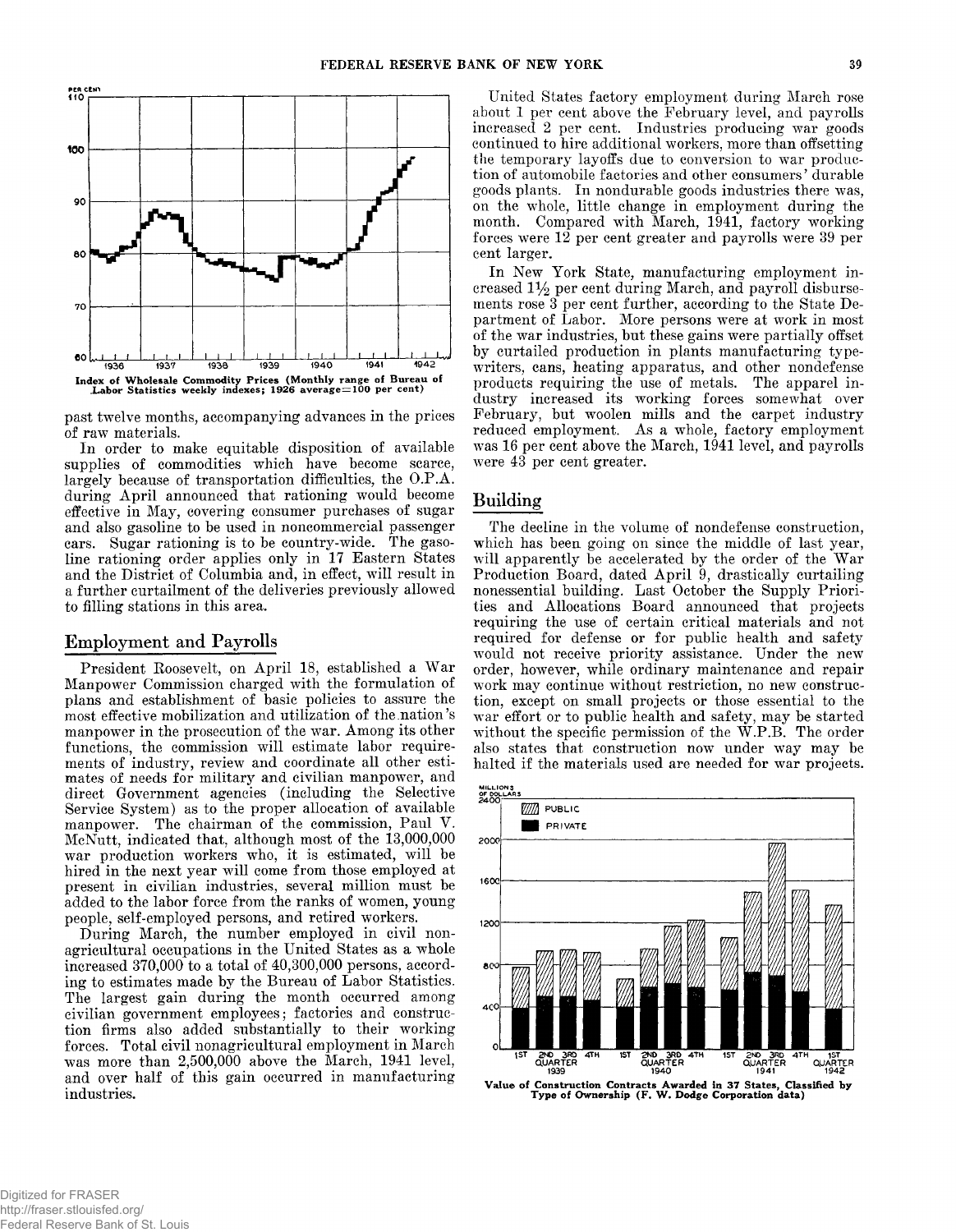**However severe this order may be, the W.P.B. expects that the total volume of new construction in 1942 will exceed the total for 1941, owing to the upward trend in the volume of awards for military projects.**

**The effect of the war on the relationship between private and public construction is indicated in the preceding chart which presents quarterly data on construction contract awards in 37 Eastern States, based on F. W. Dodge Corporation figures. The expansion in the volume of awards for private construction from the second quarter of 1940 (at the start of the defense program) to the high point in 1941 was relatively slight, compared with the marked increase in public construction. In the first quarter of 1942 private construction accounted for only about one quarter of all contracts awarded in the 37 States, compared with about one half in the corresponding period in 1941. This comparison is all the more striking inasmuch as a portion of private construction includes projects essential to the war program. The W.P.B. order referred to above indicates that private construction will be further curtailed during the remainder of 1942.**

**In New York State and Northern New Jersey the volume of construction contracts awarded during the first quarter of 1942 was slightly below the corresponding period last year. Awards for private projects in the first three months of this year amounted to only half the volume recorded during the first quarter of 1941, but awards for public construction more than doubled between the two periods.**

## **Department Store Trade**

**In April sales of the reporting department stores in the Second District fell off from the level of March, contrary to the usual seasonal tendency. The rate of sales ordinarily expands between March and April even when, as this year, Easter is early and Easter buying largely concentrated in March. For the four weeks ended April 25, total sales of the reporting department stores in this District are estimated to have increased by about 4 per cent over the corresponding 1941 period.**

**In March, sales of the reporting department stores in**



**this District were about 22 per cent higher than in March, 1941, and the average daily rate of sales increased more than usual over February. Substantial year-to-year gains continued to be reported during March in sales of radios, women's and misses' coats and suits, and men's and boys' clothing. Considerable gains also were reported in sales of sporting goods, while sizable reductions were reported in the sales of mechanical refrigerators.**

**During March retail stocks of merchandise on hand in department stores continued to expand. At the end of March stocks were about 57 per cent higher than in March, 1941 and this bank's seasonally adjusted index of department store stocks rose further to 135 per cent of the 1923-25 average, a new peak. The indexes of department store sales and stocks adjusted for seasonal variation are shown for the Second District in the accompanying chart. Both sales and stocks have tended upward since the beginning of 1939, but during the past year the increase in stocks has become especially marked, while sales have shown wide fluctuations. The behavior of these indexes over the latter period reflects advancing prices as well as increasing physical stocks and fluctuating physical volumes of sales.**

**Returns from a limited number of department stores in this District indicate that at the end of March outstanding orders for merchandise purchased by the stores,** but not yet delivered, continued to be about  $2\frac{1}{2}$  times **as large as those at the end of the corresponding month in 1941.**

|                                                                                                                                                                                                                                                                                                                                                                                                                                                                                                                     | Percentage changes from a year earlier                                                                                                                                           |                                                                                                                                                                                         |                                                                                                                                                  |  |
|---------------------------------------------------------------------------------------------------------------------------------------------------------------------------------------------------------------------------------------------------------------------------------------------------------------------------------------------------------------------------------------------------------------------------------------------------------------------------------------------------------------------|----------------------------------------------------------------------------------------------------------------------------------------------------------------------------------|-----------------------------------------------------------------------------------------------------------------------------------------------------------------------------------------|--------------------------------------------------------------------------------------------------------------------------------------------------|--|
| Department Stores                                                                                                                                                                                                                                                                                                                                                                                                                                                                                                   | Net Sales                                                                                                                                                                        |                                                                                                                                                                                         |                                                                                                                                                  |  |
|                                                                                                                                                                                                                                                                                                                                                                                                                                                                                                                     | March.<br>1942                                                                                                                                                                   | March, 1942                                                                                                                                                                             | Stock on hand<br>Jan. through end of month.<br>March, 1942                                                                                       |  |
| New York $City \ldots \ldots \ldots \ldots \ldots \ldots$<br>Northern New Jersey<br>Newark<br>Westchester and Fairfield Counties<br>$Bridgeport \dots \dots \dots \dots \dots \dots \dots$<br>Lower Hudson River Valley<br>$Pouzhkeepsie \ldots  \ldots $<br>Upper Hudson River Valley<br>Mohawk River Valley<br>Syracuse<br>Northern New York State<br>Southern New York State, $\ldots$<br>$Binghamton \ldots \ldots \ldots \ldots \ldots \ldots$<br>Elmira<br>Western New York State<br>Buffalo<br>Niagara Falls | $+20$<br>$+23$<br>$+24$<br>$+29$<br>$+30$<br>$+21$<br>$+24$<br>$+25$<br>$+19$<br>$+34$<br>$+54$<br>$+28$<br>$+24$<br>$+35$<br>$+35$<br>$+39$<br>$+26$<br>$+31$<br>$+50$<br>$+20$ | $+23$<br>$+27$<br>$+27$<br>$+32$<br>$+35$<br>$+23$<br>$+26$<br>$+29$<br>$+25$<br>$+37$<br>$+57$<br>$+31$<br>$^{+23}$<br>$+38$<br>$+38$<br>+43<br>$^{+32}$<br>$^{+37}$<br>$+51$<br>$+26$ | $+61$<br>$+59$<br>$+57$<br>$+40$<br>$+47$<br>$+36$<br>.<br>$+38$<br>.<br>$+59$<br>$+71$<br>$+56$<br>.<br>-41<br>$+47$<br>$+48$<br>$+40$<br>$+48$ |  |
| All department stores                                                                                                                                                                                                                                                                                                                                                                                                                                                                                               | $+22$                                                                                                                                                                            | $+26$                                                                                                                                                                                   | $+57$                                                                                                                                            |  |
| Apparel stores                                                                                                                                                                                                                                                                                                                                                                                                                                                                                                      | $+34$                                                                                                                                                                            | $+28$                                                                                                                                                                                   | $+43$                                                                                                                                            |  |

**Indexes of Department Store Sales and Stocks, Second Federal Reserve District (1923-25 average = 100)**

|                                                                         |               | 1942       |            |            |
|-------------------------------------------------------------------------|---------------|------------|------------|------------|
|                                                                         | 1941<br>March | January    | February   | March      |
| Sales (average daily), unadjusted.<br>Sales (average daily), seasonally | 85r           | 104        | 94         | 106        |
| $\text{adjusted} \ldots \ldots \ldots \ldots \ldots$                    | 98r           | 132        | 116        | 120        |
| Stocks, unadjusted<br>Stocks, seasonally adjusted                       | 86r<br>86r    | 100<br>110 | 119<br>127 | 137<br>135 |

*r* Revised.